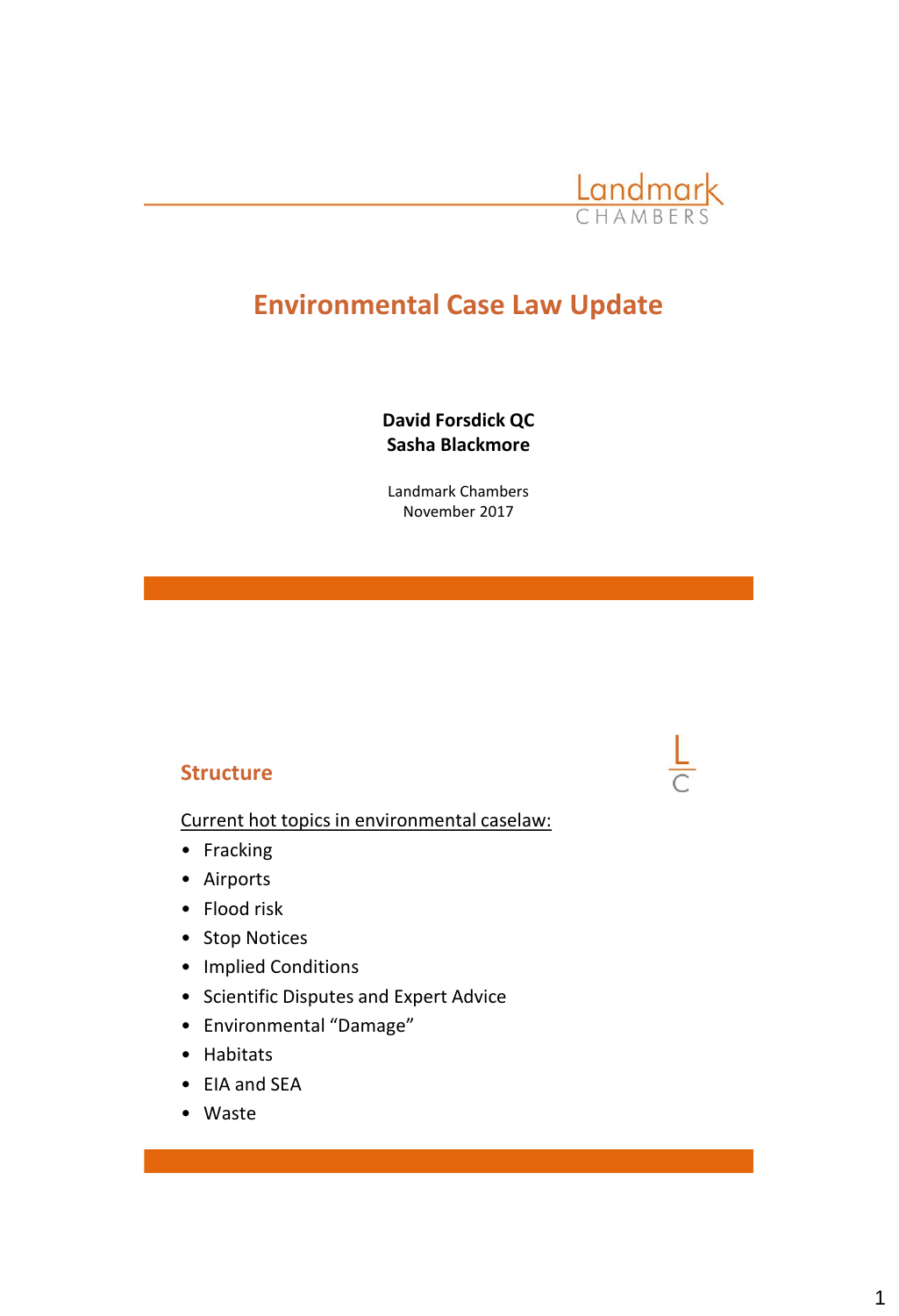#### *Fracking cases*

- *(1) R (on the application of Friends of the Earth Ltd and Frack Free Ryedale) v North Yorkshire CC and Third Energy UK Gas Ltd*
- *(2) Preston New Road Action Group v SSCLG*
- *(3) R (on the application of Dean) v Secretary of State for Business, Energy and Industrial Strategy*



### *Frack Free Ryedale*

- First fracking operation to be approved in England since a ban was lifted by the UK Government in 2012.
- Lang J rejected argument that Council failed to take account material indirect/secondary/cumulative climate change impacts (from another site)
- Relevant representations before Council when it made its decision; specialist committee; two day Planning Committee meeting; detailed 252 page Officer's Report, with supporting appendices, plus two supplementary reports and an addendum report
- Also rejected a challenge that a financial bond had to be required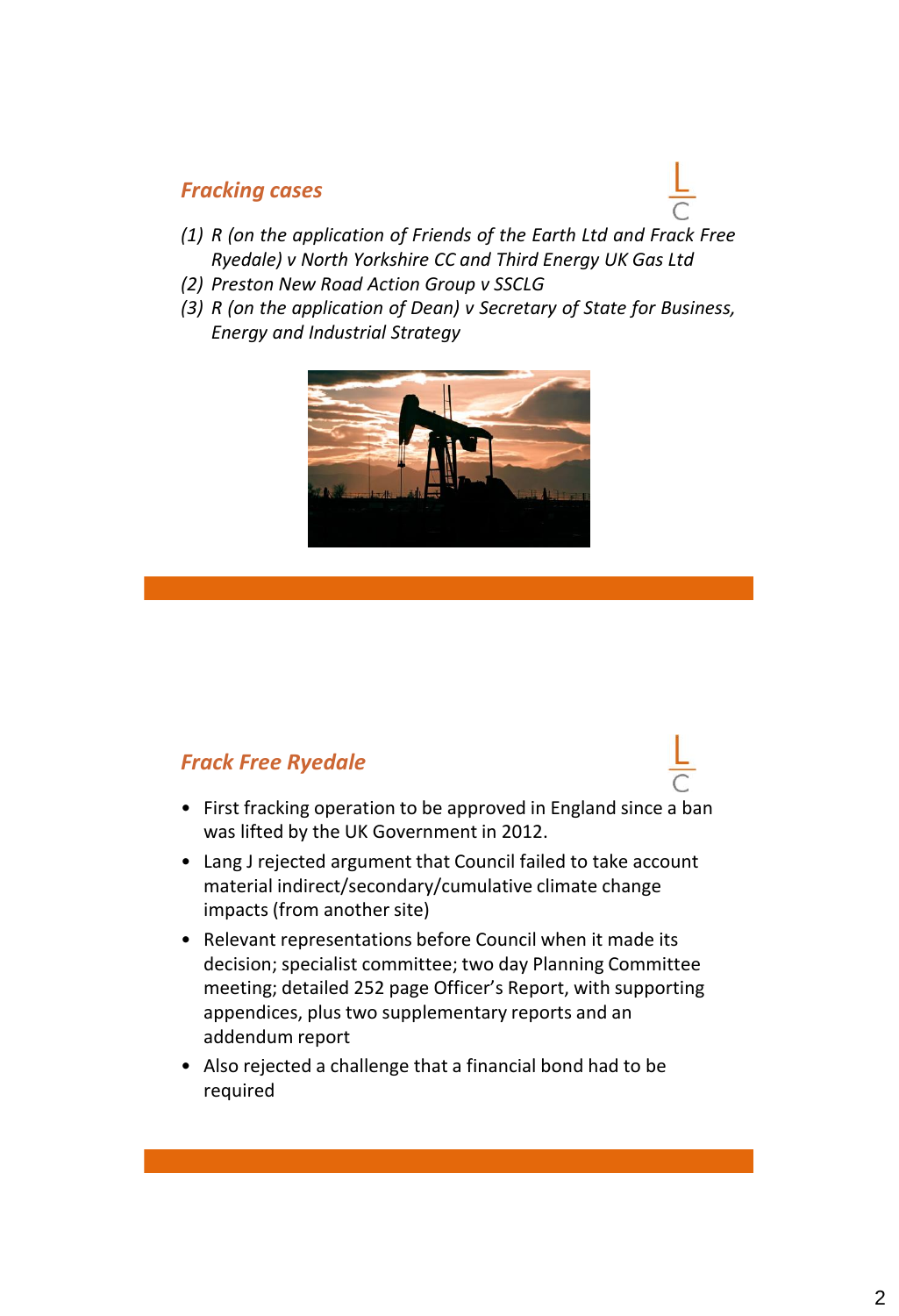# *Preston New Road Action Group*

- First horizontal wells
- Dove J held no indirect, secondary or cumulative impacts as the exploratory works were limited in time and purpose. Any future production works would require a new ES.
- Temporary nature of the harm *could* prevent breach of the relevant policies
- A "*perfectly sensible assumption"* that gas provided would "*simply replace gas"* that would otherwise be consumed and thus "*there is no evidence that there would actually by any increase in gas usage or greenhouse gas emissions*"....
- Contrasted with flaring, which would

### *Preston New Road Action Group*

- Friends of the Earth's evidence:
- Climate change concerns: in the 6 years (2017-2022), project was
	- between 0.007% and 0.01% of the UK's total carbon budget; or
	- between 5% and 9% of Fylde region's total emissions budget.
- Health concerns: essentially a precautionary argument but called expert evidence as to limits in knowledge. Sources of hazards identified as air pollution, contamination of ground and surface water, traffic, dust, noise, odour and lighting and social, environmental and economic effects.
- Held other statutory regimes dealing with those concerns.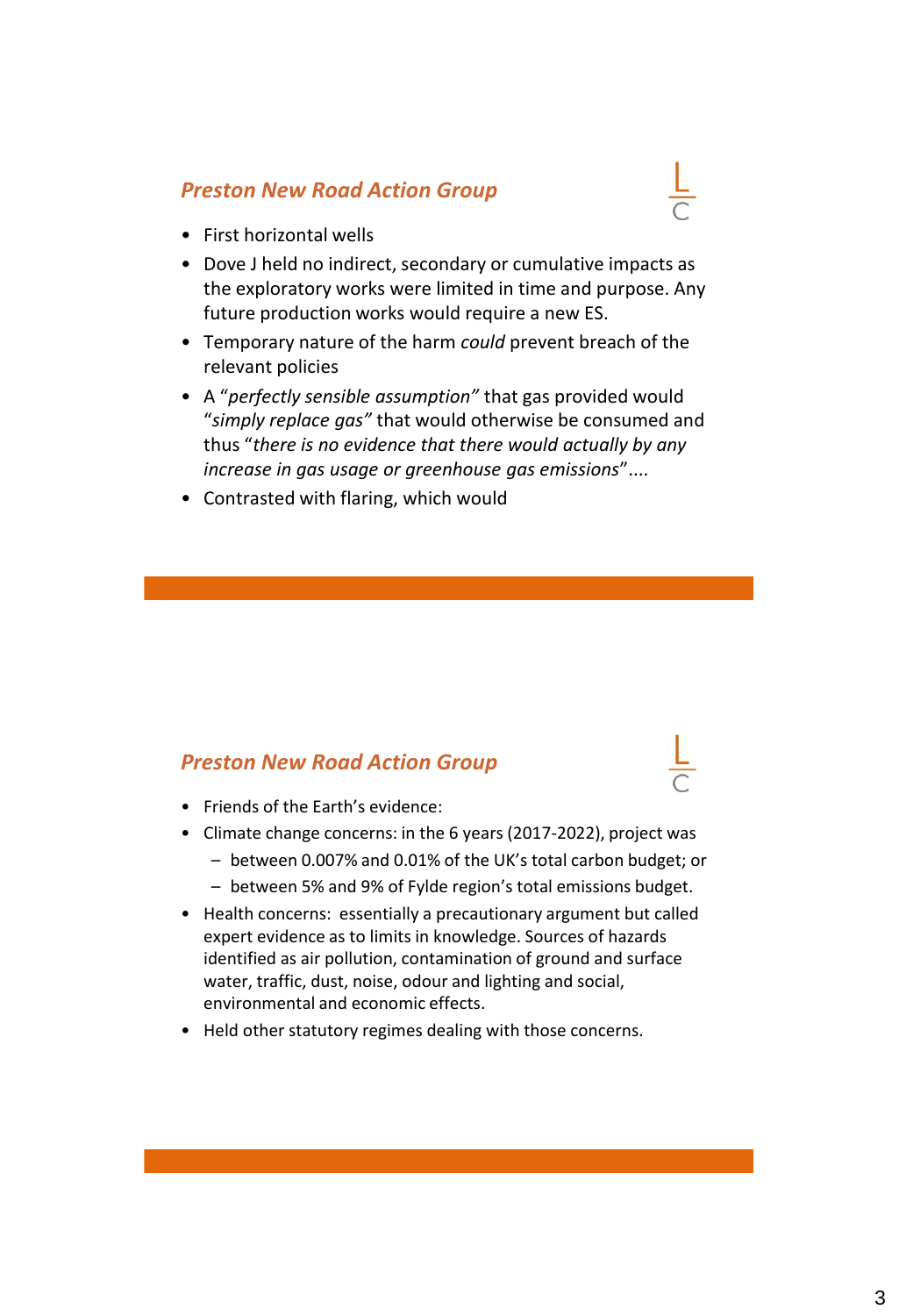#### *Climate change effects*





### *Preston New Road Action Group*

- Two procedural points:
- (1) Caution with Statements of Common Ground.
	- change in developer's case only crystallized in closing submissions;
	- Local action group not represented all the time;
	- "out of the blue" fairness argument,
	- rejected on its facts.
- (2) Would not have been a remedy that the First Claimant could have sought to reply to developer's submissions, written subsequently to the Inspector, or to the SoS.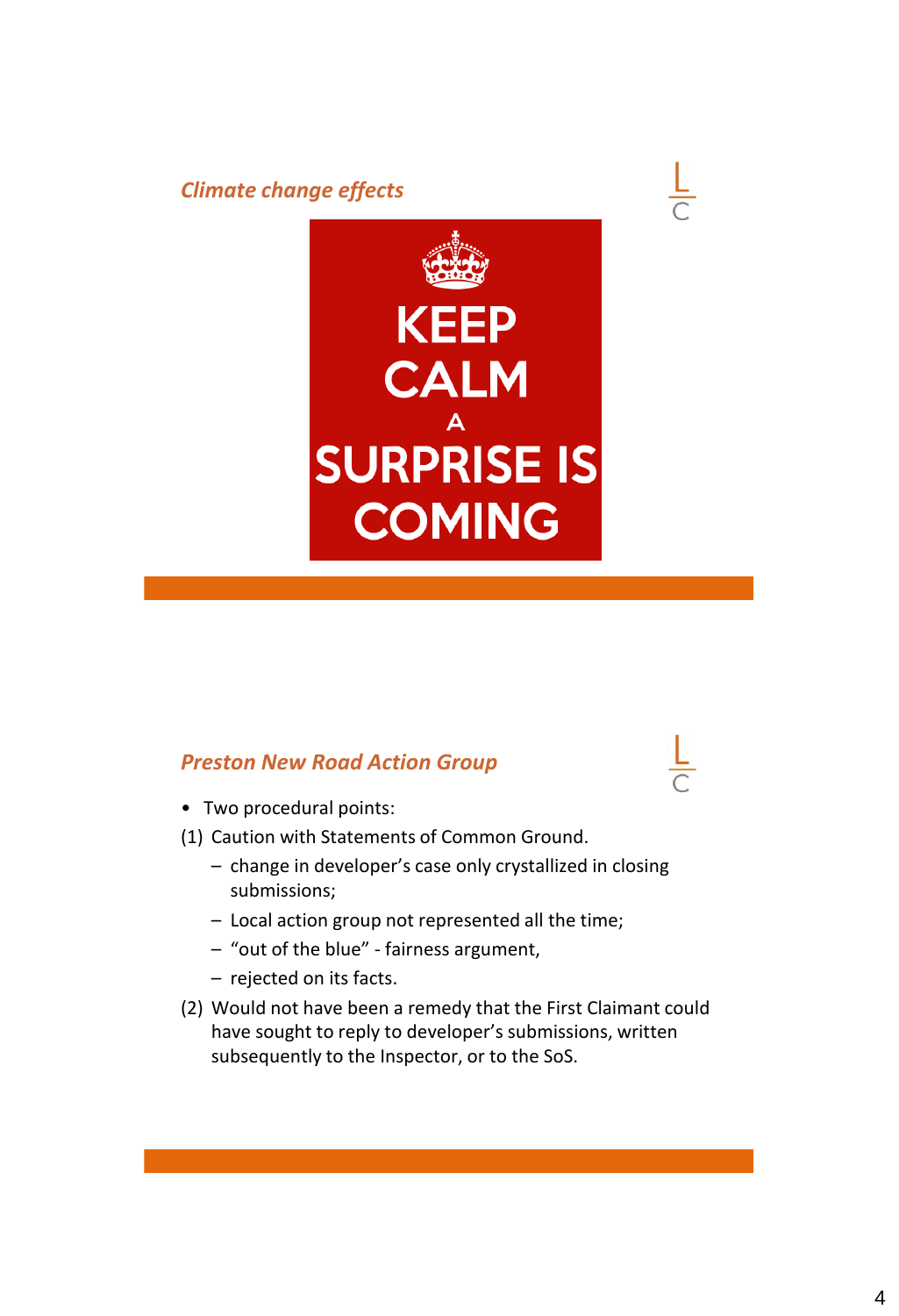#### *Preston New Road Action Group*

• Caution: under appeal to the Court of Appeal; judgment is expected very soon.

### *Dean*

- Novel attempt to challenge the scope of Minister's powers and duties under the Petroleum Act 1998 s.3. The case was about whether the Secretary of State had the power to vary a licence. The claimant argued:
- (1) the Act was a complete statutory code governing petroleum licences, which did not confer power on the secretary of state to vary a licence after it had been granted. The Court disagreed; it was not a complete code; it was more than a contractual agreement, it was an interest in land created by deed. It was not like a planning consent; but was an offer of a licence which was agreed. Nothing in the Act indicated it could not be varied. Alternatively, if it was a complete code, there was an implied or inherent provision to vary it.
- (2) The SofS was not empowered to vary the deed on behalf of the Queen. The Court disagreed.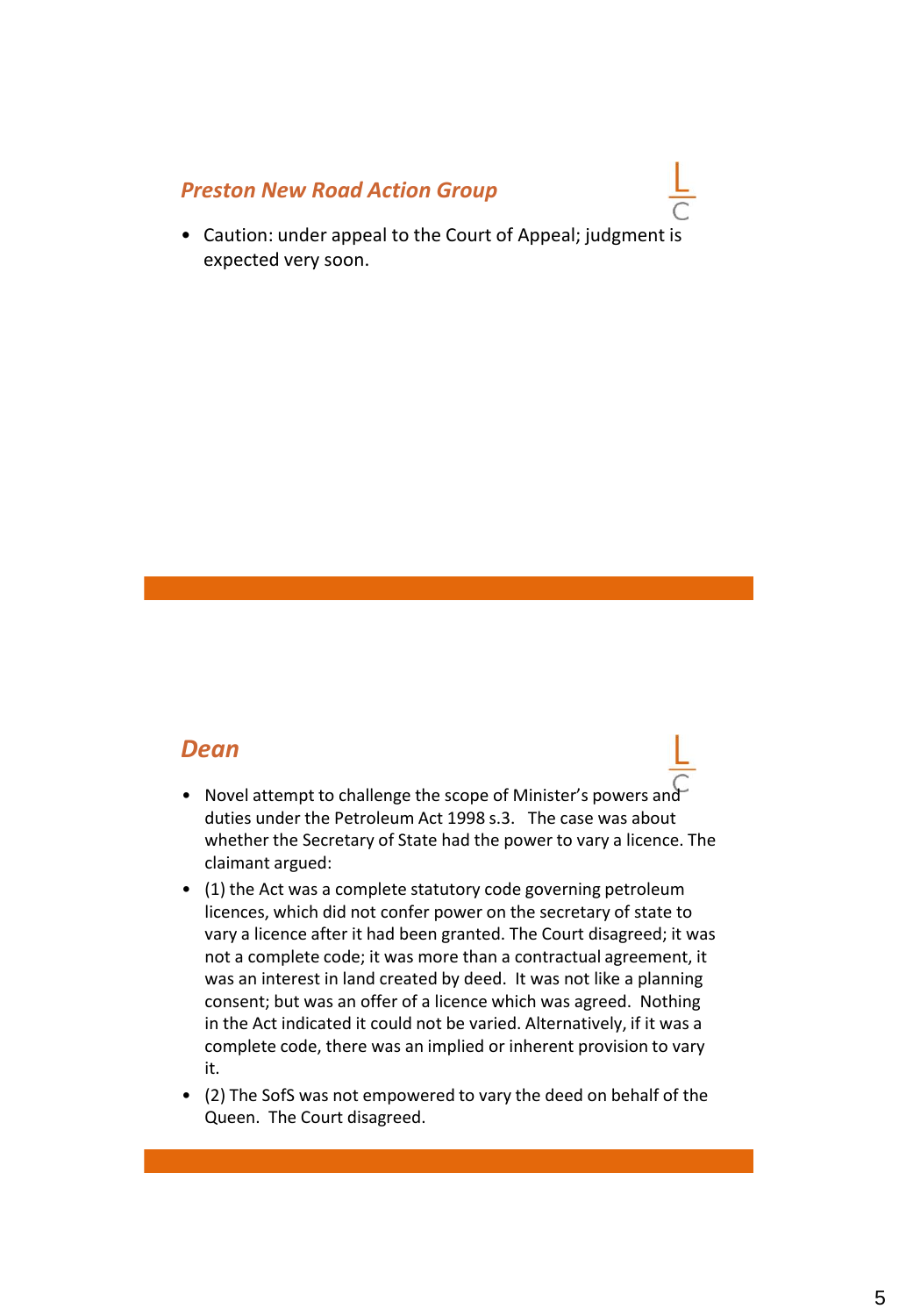#### *Airports*

- *R (Hillingdon London Borough Council) v Secretary of State for Transport*
- S.13(1) of Planning Act 2008
- 13. Legal challenges relating to national policy statements

(1) A court may entertain proceedings for questioning a national policy statement or anything done, or omitted to be done, by the Secretary of State in the course of preparing such a statement only if  $-$  (a) the proceedings are brought by a claim for judicial review, and (b) the claim form is filed before the end of the period of six weeks beginning with the day after  $-$  (i) the day on which the statement is designated as a national policy statement for the purposes of this Act or (ii) (if later) the day on which the statement was published

#### *Airports*

- *R (Hillingdon London Borough Council) v Secretary of State for Transport*
- S.13(1) of Planning Act 2008

#### 13. Legal challenges relating to national policy statements

(1) A court may entertain proceedings for questioning a national policy statement or anything done, or omitted to be done, by the Secretary of State in the course of preparing such a statement only if  $-$  (a) the proceedings are brought by a claim for judicial review, and (b) the claim form is filed before the end of the period of six weeks beginning with the day after  $-$  (i) the day on which the statement is designated as a national policy statement for the purposes of this Act or (ii) (if later) the day on which the statement was published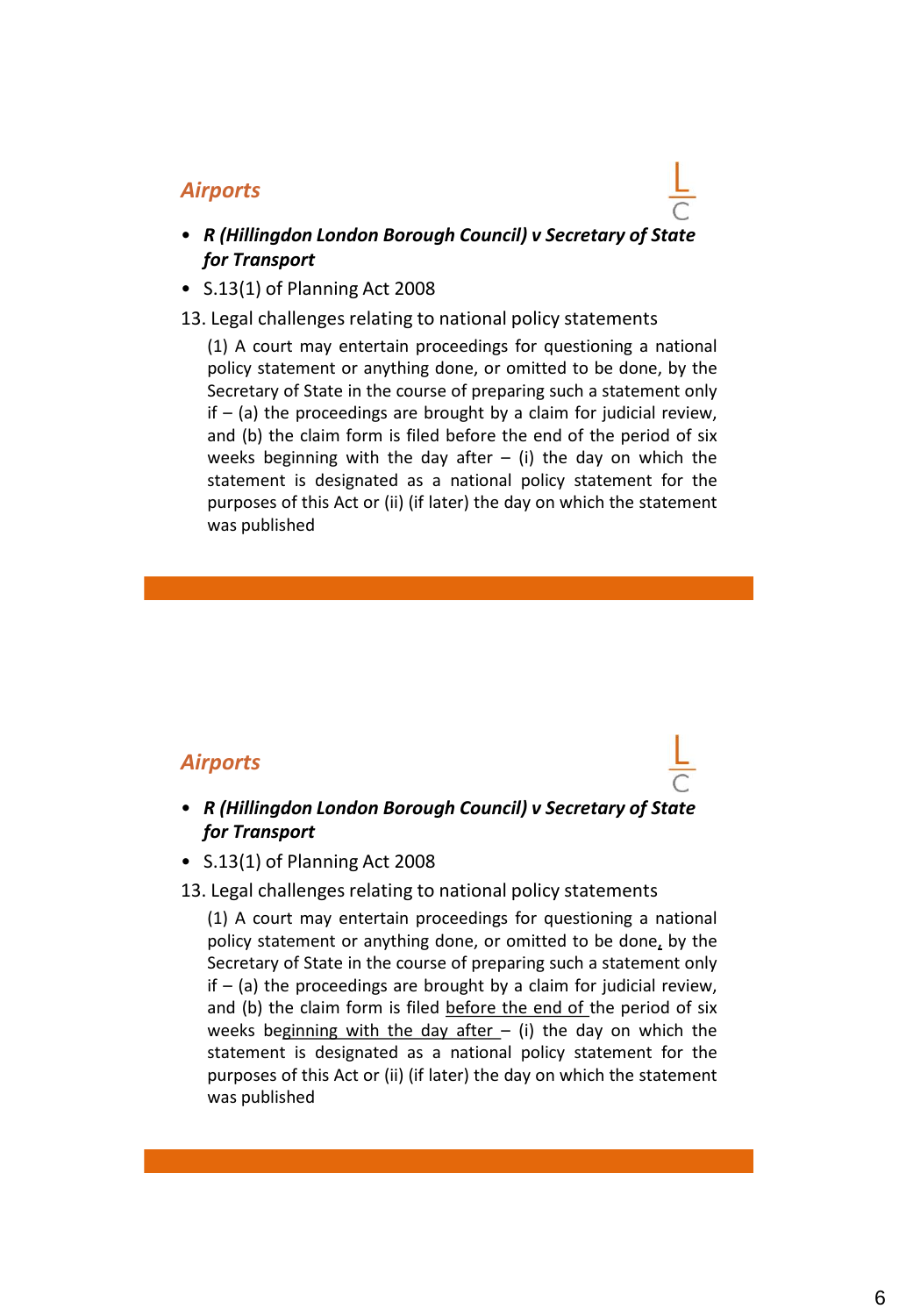# *Airports*

- SoS applied successfully for strike out; judicial review could only be brought once the NPS had been published
- The court did not have jurisdiction to hear the challenge yet
- But various questions left open, including
- (1) What the starting point for challenge would be ("*anything done, or omitted to be done, by the Secretary of State in the course of preparing")*
- (2) What could be within scope "*albeit that there might need to be a fact-sensitive inquiry as to whether a particular act or omission was in the course of preparing an NPS*

### *Airports*

- Two other matters clarified:
- (1) Can rely on aims of Government as set out in Explanatory Memorandum as reflecting the will of Parliament
- (2) Statements in committee, made in response to points raised in debate and often without considered thought, *"have no role in a Pepper v Hart exercise*"

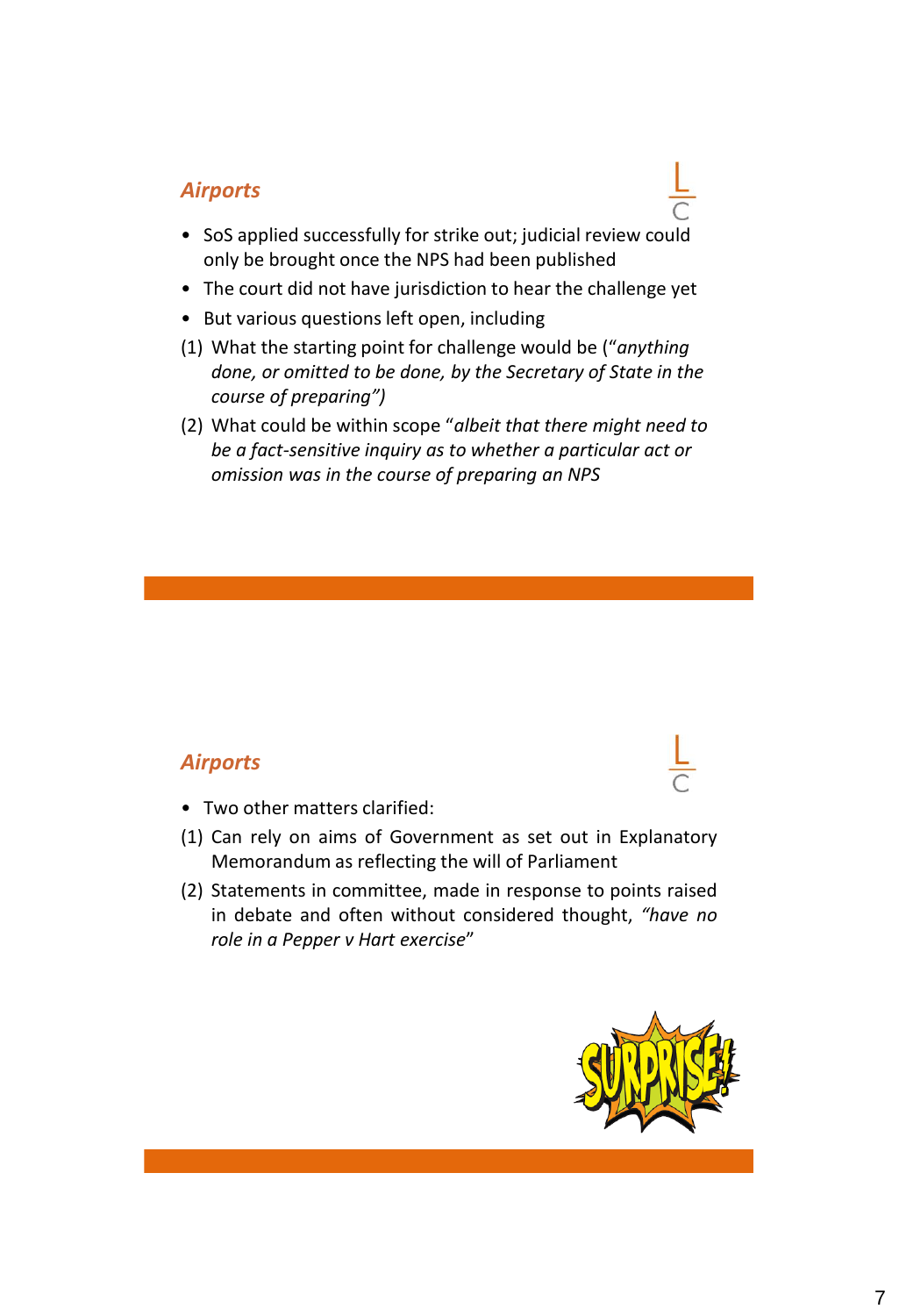# *Flood risk*

- *Watermead Parish Council v Aylesbury Vale DC*
- Court of Appeal upheld complaint that a Planning Officer's Report misunderstood the flood risk polices in the NPPF.
- POR read: "*The proposal relates to an already developed site, and therefore a sequential assessment is unnecessary*"
- The Court of Appeal held that correctly construed, the officer had stated that the sequential test in the NPPF did not apply where the proposal was for a site that already had development on it; this was wrong.
- Rejected argument that POR had, as a matter of his planning judgment, determined that for site-specific reasons there was nothing to be gained from a sequential assessment. If national policy is departed from, the officer must do so "*consciously and for good reason*".

# *Flood risk*

- *Watermead PC v Aylesbury Vale DC*,
- Note how the case was won at first instance with the substantial help of a very detailed witness statement
- Lindblom LJ: "*I do not think the judge was necessarily wrong to admit the evidence in [the] witness statement, though his decision to do so was perhaps generous to the district council".*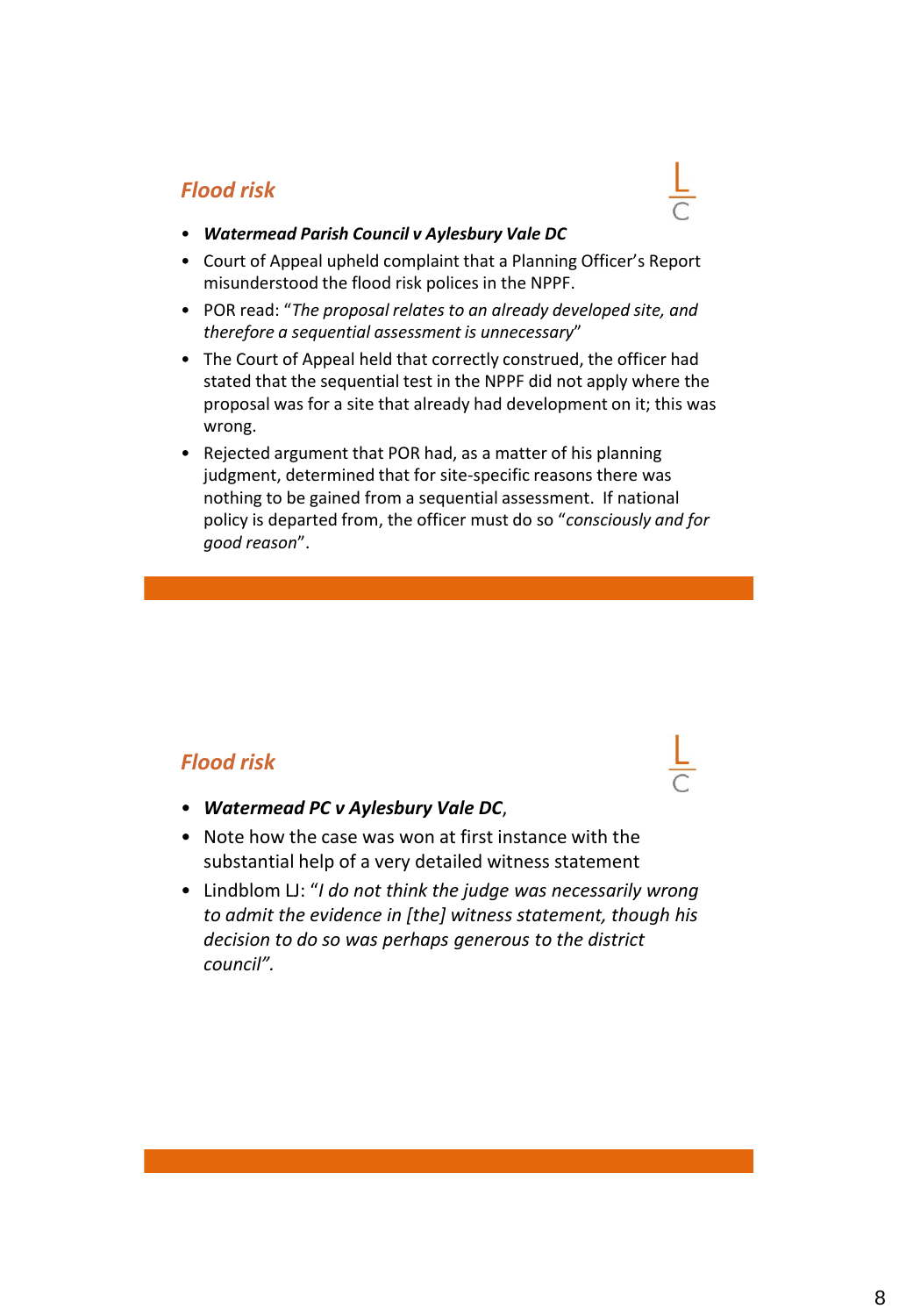#### *Stop Notices*

- *(1) Re Friends of the Earth Ltd's Application for Judicial Review*
- *(2) Forager Ltd v Natural England*



### *Stop Notices (Friends of the Earth)*

- Sand extraction in Loch Neagh.
- Enforcement Notices served; appealed, seeking pp
- Friends of the Earth argued

*"the Minister is legally obliged to take effective enforcement action. What he cannot do is to stand aside and allow the notice parties to conduct business as usual. The Dept [is] clear ... ongoing environmental consequences... potentially likely to be significant. Unless a Stop Notice is put in place, enforcement in this case amounts to no more than a paper tiger. What is required is action which requires a cessation of extractive activity.... each shovel full of sand removed from the Lough amounts to still further unlawful development and cannot be put back. The problem... is acute and the issue of the grant of planning permission is likely to involve significant delay... likely significant ongoing damage to the Lough this... is a classic case for the application of the precautionary principle..."*

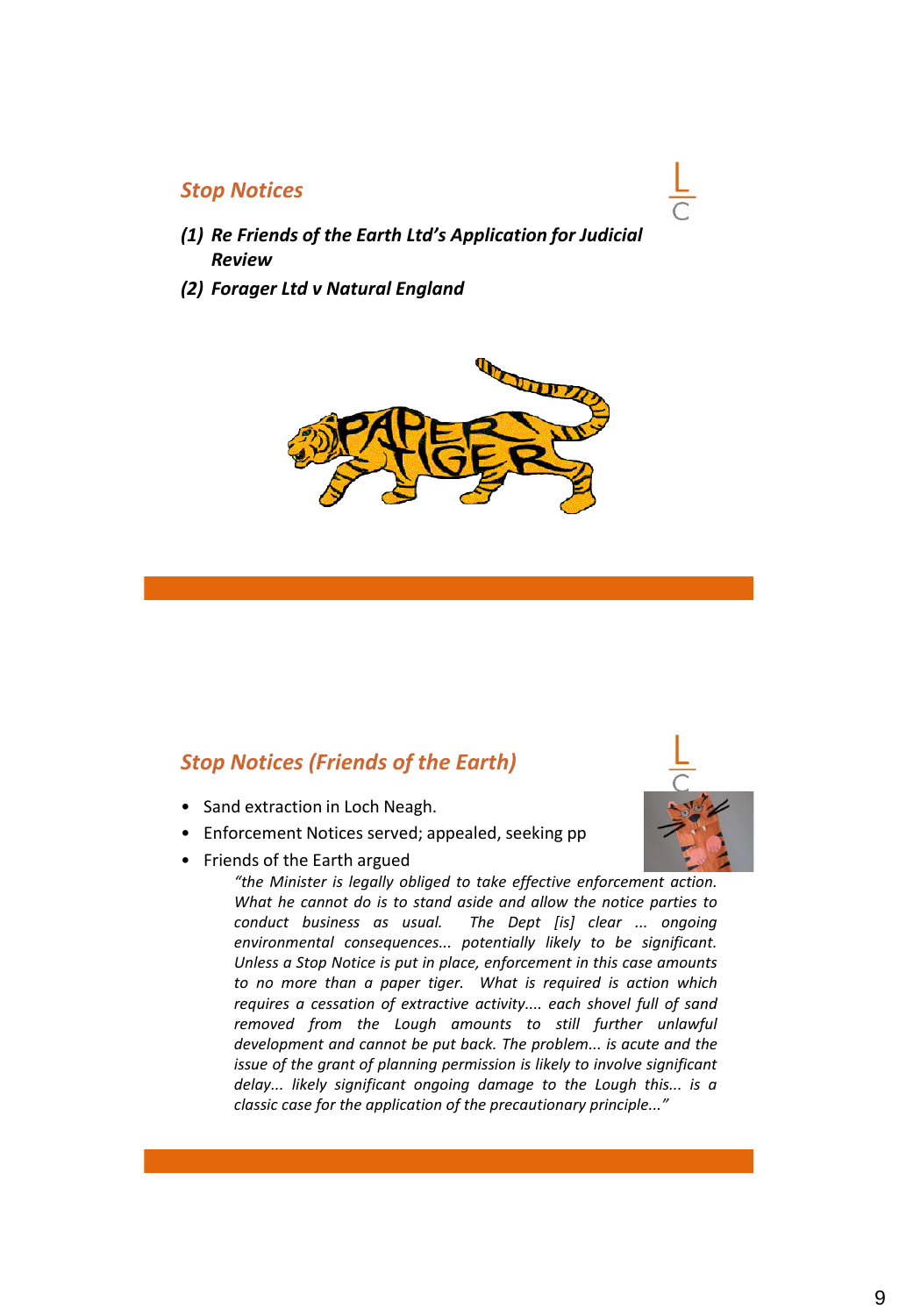#### *Stop Notices (Friends of the Earth)*



#### • Based on dicta in *Prokopp* per Schiemann LJ

*"I would accept for the purposes of the present appeal that, if a project which falls within the Directive goes ahead without there having been an EIA.. and the national authorities simply stand by and do nothing then this might well amount to a breach of our obligations under the Directive*"

### *Stop Notices (Friends of the Earth)*

- High Court rejected case
- Minister had weighed options
- Per Sullivan LJ in *Ardagh*

"*Given the variety of circumstances in which EIA development might be carried out in breach of the… directive and the wide range of consequences of such a breach, it would be very surprising if there was only one lawful response to a breach, however caused and whatever its environmental consequence… [it]… would be an affront to common sense if retrospective planning permission (correcting the legal error unrelated to EIA) could not be granted in such a case…"*

#### • Action was being taken, per Sullivan LJ in *Evans*

*"If… time limits on taking enforcement action are not in principle incompatible with a MS's obligations to ensure compliance with the EIA Directive, then the precise nature of the time limits is a matter which falls within the principle of procedural autonomy of the MS, provided that the time limits imposed by the MS comply with the principles of equivalence and effectiveness*"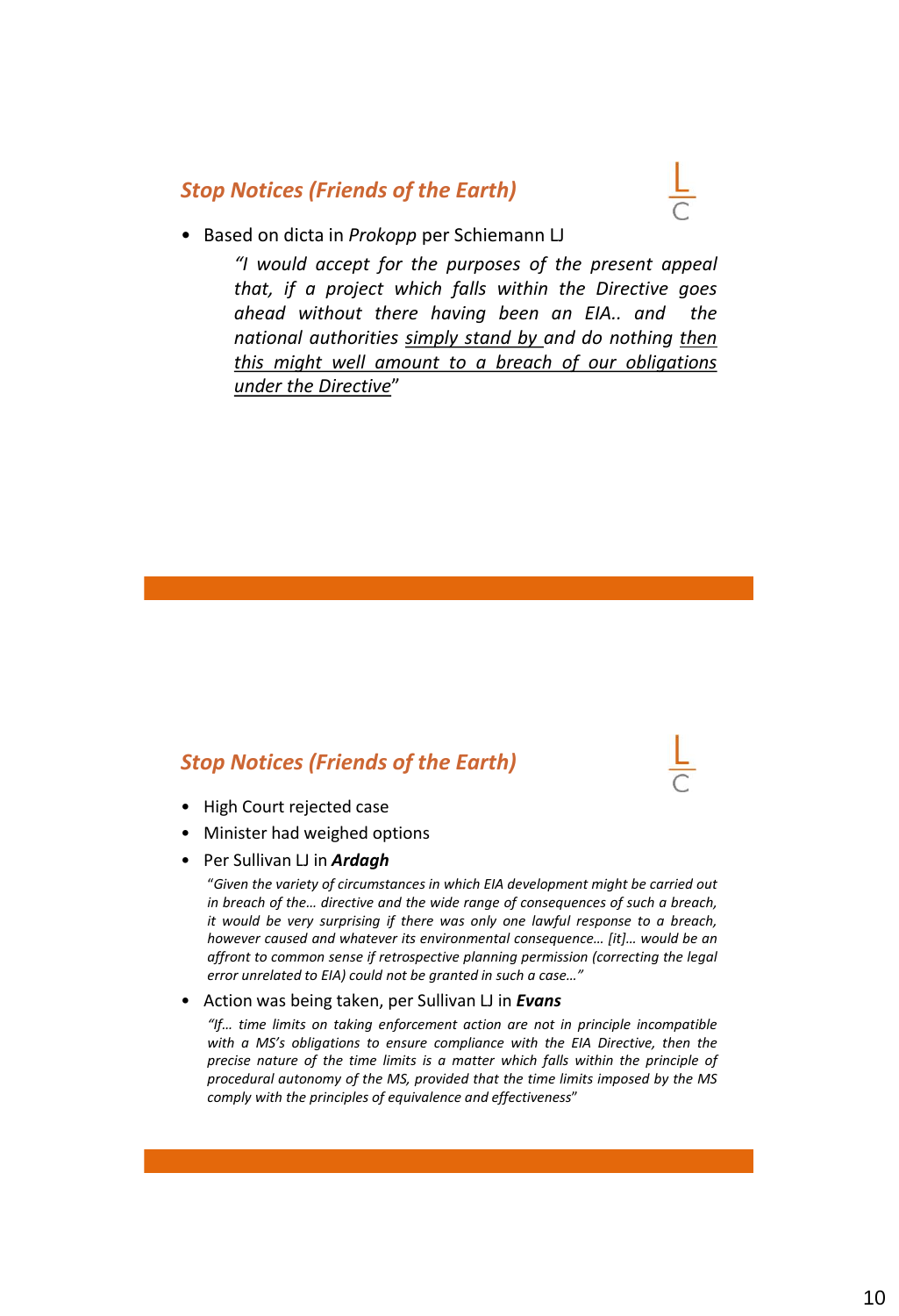# *Stop Notices (Friends of the Earth)*



- Court was wrong to have relied on *Ardagh Glass Ltd - sand extraction was "irreplaceable"*
- Minister had approached wrongly by considering no evidence that the dredging is having an impact; the operations were likely to have a significant effect, but it was not known what that effect wil be
- The precautionary principle applies
- "*There should be no planning permission until it is established that there is no unacceptable impact on the environment"*
- Economic impact could be a relevant consideration in determining what measures were expedient and proportionate
- Remitted to the Department to determine with "immediate attention" whether or not to issue a Stop Notice

### *Forager Ltd v Natural England*

- Foraging for sea kale since 2006.
- Keystone species
- NE had sought to stop
- Forager Ltd applied consent 2009, 2012
- Stop Notice issued 2015
- Upheld by FT
- Appeal allowed in part on basis Stop Notice was invalid for not including steps required to comply with it, but not nullity
- FTT had power to correct this defect.
- Accordingly, UT remitted to FTT to decide the limited issue as to what 'steps' should be included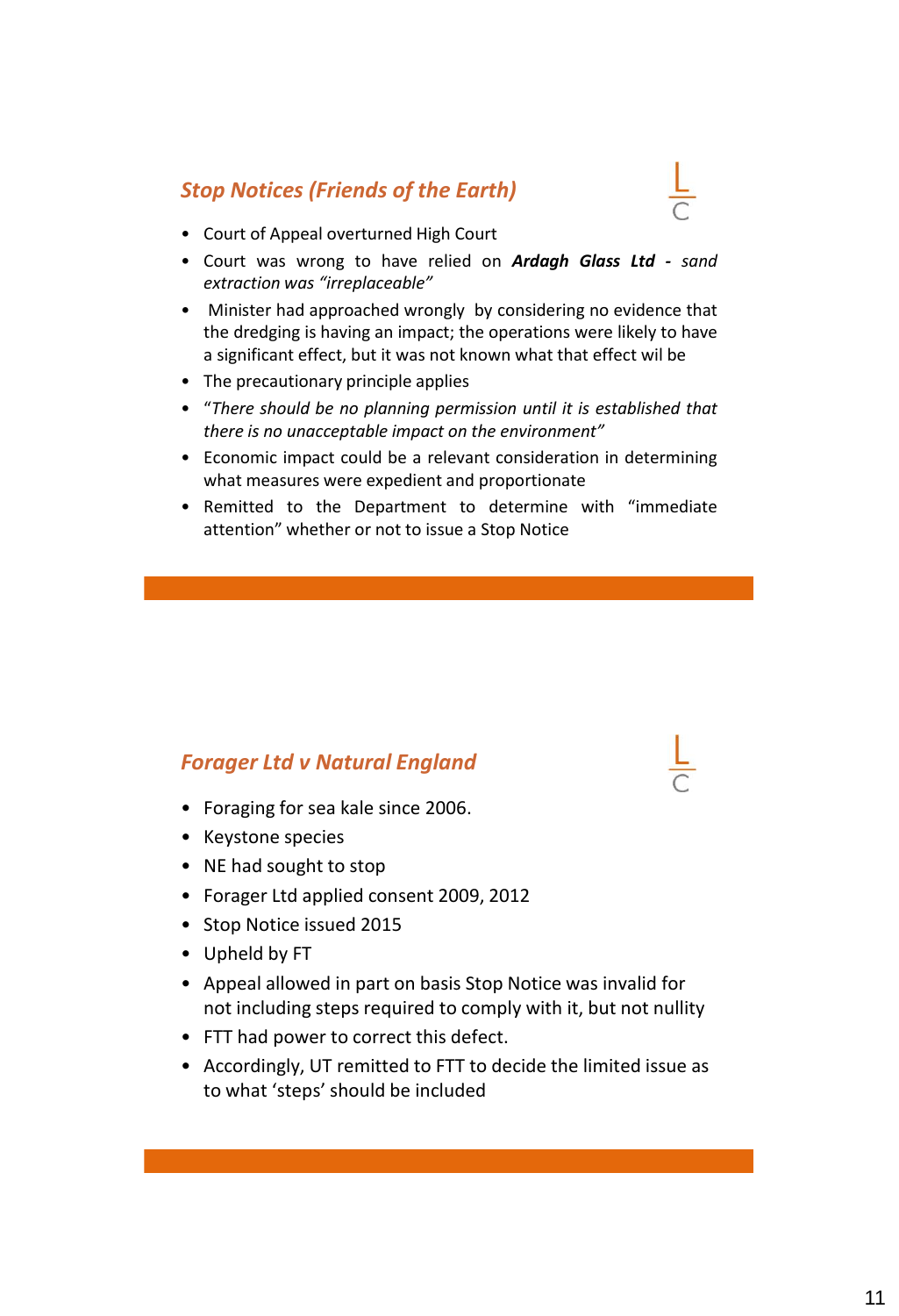# *Forager Ltd v Natural England*

- The decision provides useful guidance on:
- the standard of proof applicable in environmental civil sanction cases;
- the meaning of the phrases "significant risk" and "serious harm" in Schedule 3 of the 2010 Order; and
- the mens rea required for an offence under s. 28P(6) of the Wildlife and Countryside 1981 Act.







### **Implying whole new conditions**



- *London Borough of Lambeth v SSCLG.*
- Important case as to the scope for implying a whole new term into a planning condition, following the Supreme Court's decision in *Trump.*
- In principle a whole new condition could be implied.
- Court rejected that that the scope of *Trump* was restricted to an "incomplete condition" , holding "*Although Lord Carnwath observed, at [47], that the Trump case, together with the cases cited, concerned "incomplete conditions", I do not consider that his guidance on implication was limited to "incomplete conditions" cases, though in practice such cases will more readily fulfil the legal tests for the implication of terms"*
- A new condition was not imposed in *Lambeth v SSCLG*; it did not meet the usual high hurdle to impose a new term in the established caselaw.
- Permission has been granted to appeal to the Court of Appeal.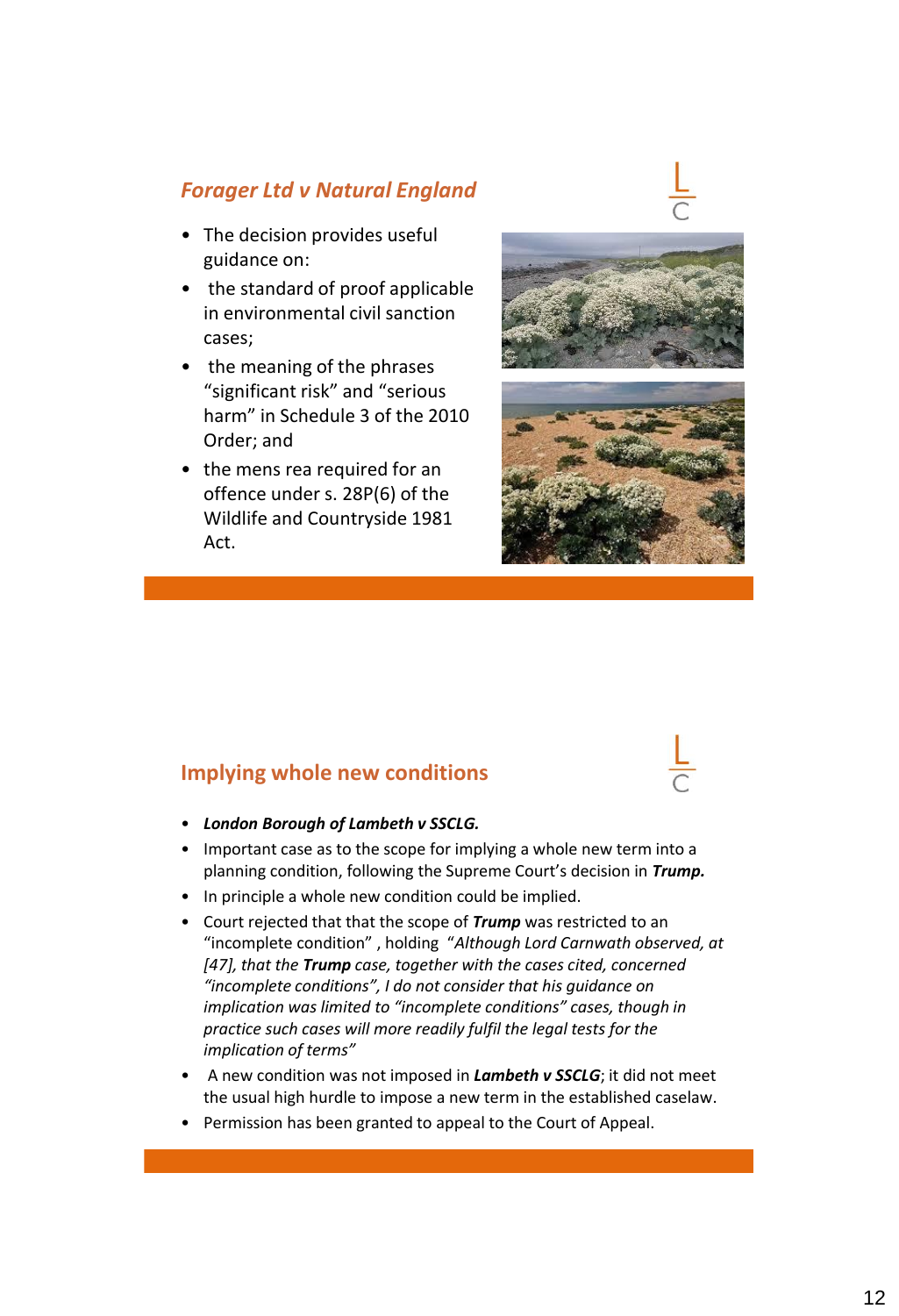### **CHALLENGES - SCIENTIFIC DISPUTES**



**The Issue**: Developer justifies scheme by reference to scientific methods which are hotly disputed, novel and untested. Nature conservation organisations (and statutory advisers) express concerns. Government adopts the developer's approach "as a matter of judgment".

Lead to concerns that the decision maker has adopted the science to suit its wish to grant rather than being led by the science. This is often bolstered by FOIA/EIR showing the internal machinations to justify the ultimate decision (as in AQ)

Classic Formulation of Courts Role

• "*It is not the role of the Court to test the ecological and planning judgments made in the course of the decision making process. Assessing the nature, extent and acceptability of the effects that a development will have on the environment is always – apart from the limited scope for review on public law grounds – exclusively a task for the planning decision taker" – Prideaux v. BCC [2013] Env LR 32*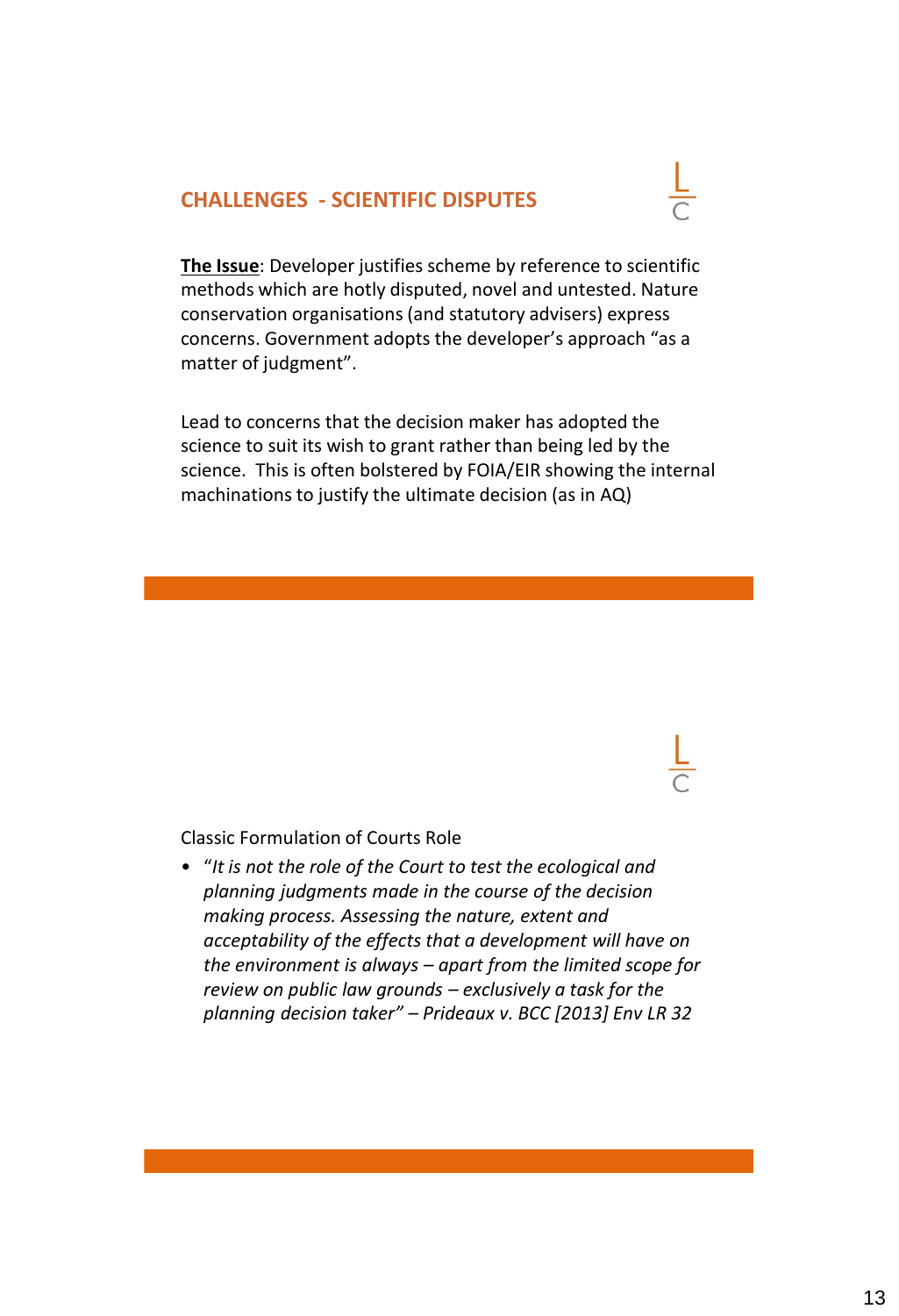- *"An analysis of apparently competent expert scientific opinion is not a proper subject of judicial review": Mott v. EA [2016] 1 WLR 4338*
- •
- *"The Court should be very slow to impugn decisions of facts made by an expert and experienced decision maker… it must surely be even slower to impugn his educated prophecies and predictions" - R v. DG of Telecoms ex p Cellcom [1999].*
- *Have to show "manifest error of approach"*

# **RSPB v. Scottish Ministers**

The Context - Huge Windfarms off Firth of Forth – heavy criticism of scientific approach to impact on birds.

RSPB challenged grant on a wide range of grounds but including on the approach to the science.

Findings of the First Instance Court – on one view a devastating critique of how the Government had approached the science.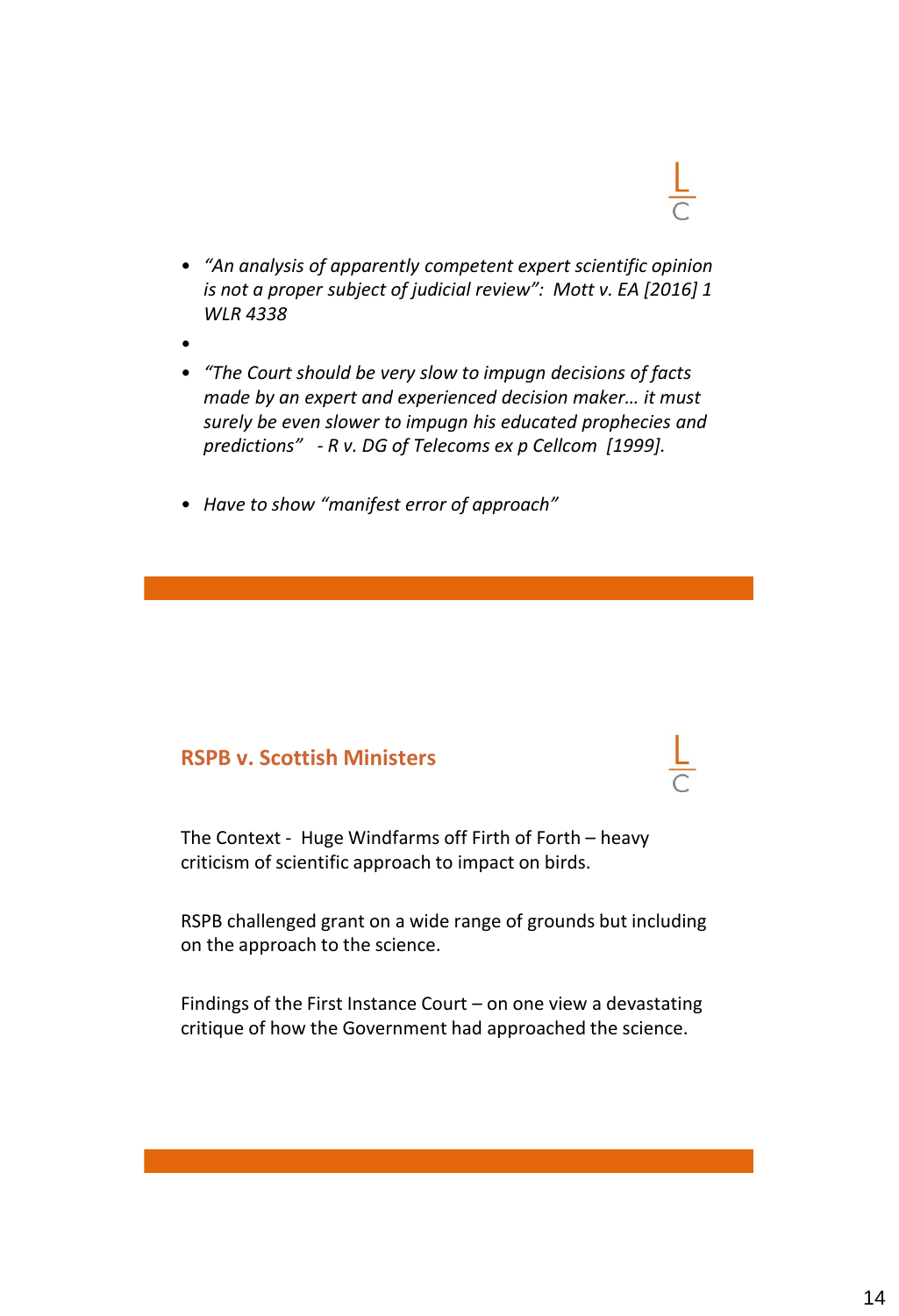### **First instance – devastating critique?**

"moving the goalposts" New model not understood, peer reviewed or consulted on Nature conservation advisers major caveats misunderstood Doubt arose at each stage Methodological flaws Skewing flight height data - inherently implausibility Lack of use of site specific data Failure to use best scientific information in the field. Misunderstood SNCB advice Methods of assessing population density left out of account

### **On Appeal**

All those matters were for the decision maker. It was for him to judge as to whether adequate science, whether reasonable doubts removed; which science to use, which material considerations on the science to take into account.

On all grounds Court had strayed beyond its remit.

So where now? Blank cheque on scientific judgment to the Decision Maker?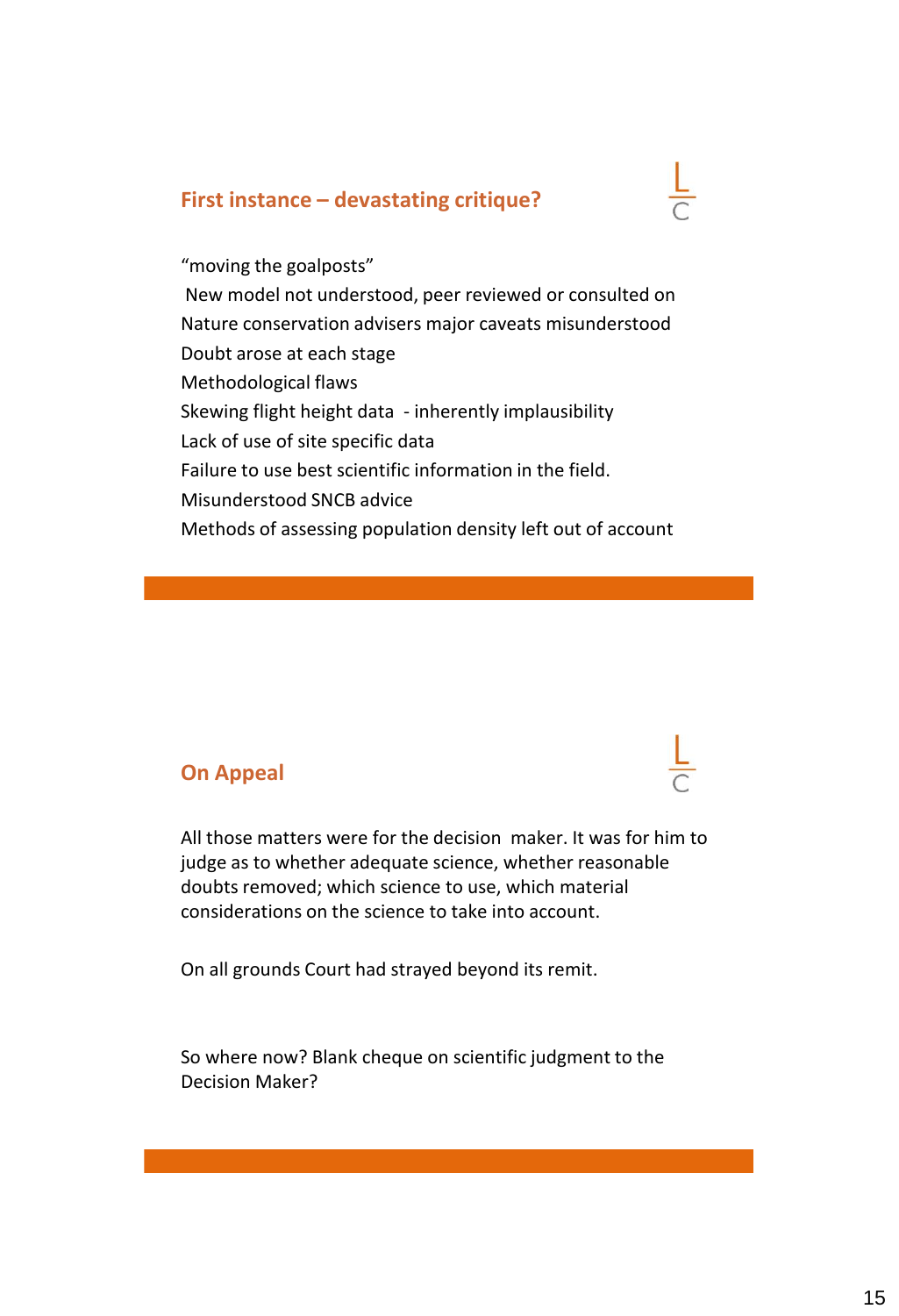#### **And similar cases**

- See also:
- *Bent v. Cambridgeshire County Council* [2017] EWHC 1366 (Admin) 9th June 2017
- Nicholson v. Allerdale [2015] EWHC 2510 (Admin)
- Mynydd v. BIS *[2016] EWHC 2581 (Admin)*



**Art 6(2):**Member states shall take appropriate steps to avoid, in the SACs the deterioration of natural habitats and the habitats of species as well as the disturbance of species for which the areas have been designated, in so far as such disturbance could be significant in relation to the objectives of this Directive

Art 6(3): Any plan of project not directly connected with or necessary to the management of the Site but likely to have a significant effect thereon, either individually or in combination with other plans or projects, shall be subject to appropriate assessment of its implications for the site in view of the Cos. In the light of the conclusions of the AA, the competent authorities shall agree to the plan or project only after having ascertained that it will not adversely affect the integrity of the site concerned…..

IROPI only applies to Art 6(3) not 6(2).

Long held view of nature conservation organisations that insufficient emphasis is placed on A6(2).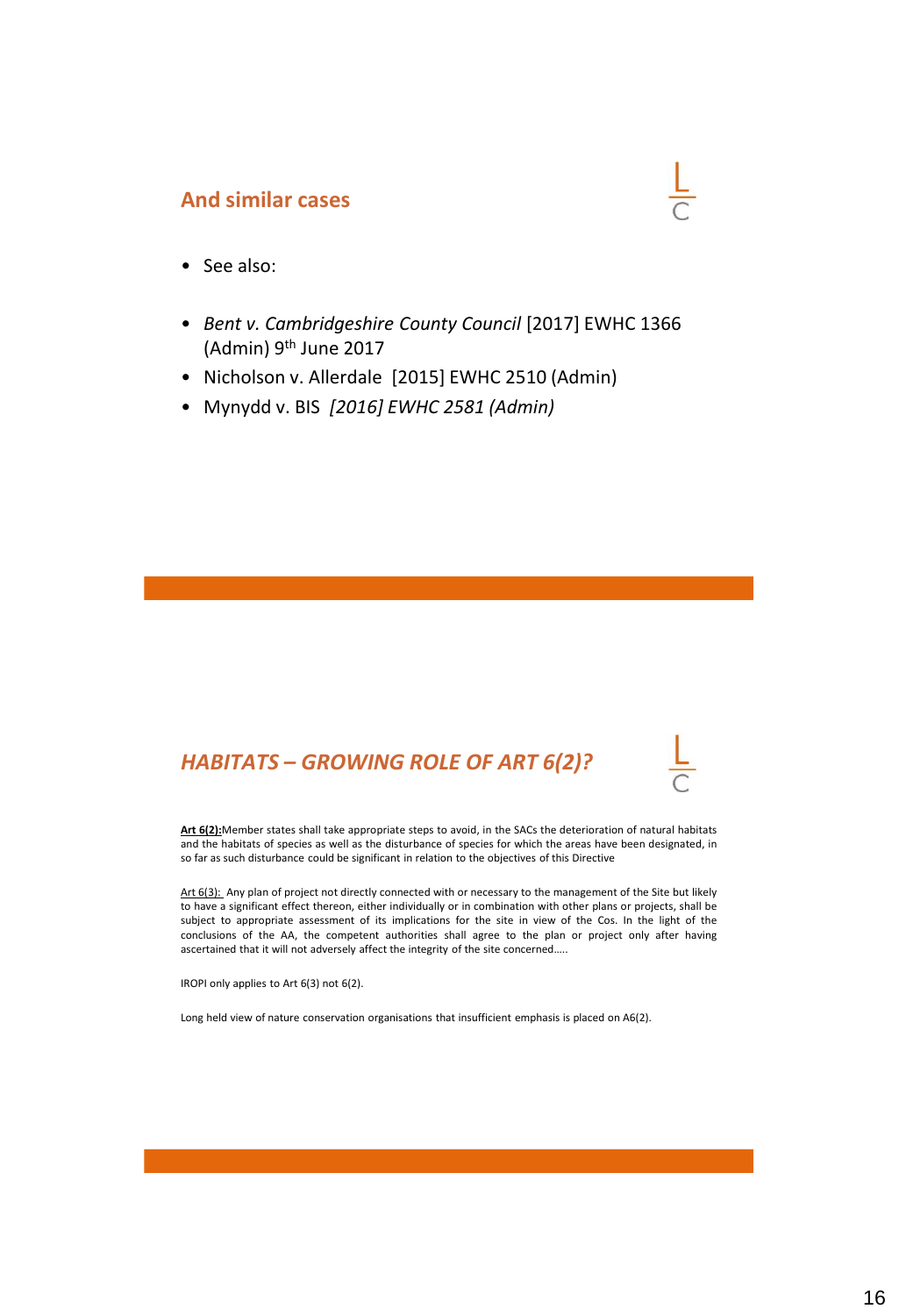#### *HABITATS 2*



#### *Grune Liga Sachsen: (an <sup>e</sup>*xceptionally difficult case to follow)

*Plans approved for a road bridge over river at a time when area not an SAC. So no requirement for an AA but a study showed no adverse effects. Study was not adequate as an AA.*

*Site then designated as an SCI/SAC. Q1: at that point did A6(2) require an AA compliant review before work done?*

*After work had begun, state had undertaken review of the consent attempting to follow AA and had to rely on IROPI. Q2 – what requirements did A6(2) on the review and to what date do they relate*

*Q3: did it make a difference to how that assessment was carried out that the bridge was complete*

### *Habitats (3)*

Q1: The *implementation* of the Bridge was covered by A6(2). An obligation to review implementation upon designation could arise under A6(2) - and on review could only proceed if risk of significant deterioration or disturbance had ben excluded. And thus under A6(2), a project approved outside A6(3) before designation had to be the subject of subsequent review to avoid the A6(2) impacts.

Q2: if such a review was carried out, it had to consider the A6(2) impacts of *implementation* and had to comply with A6(3). IROPI could be relied on based on all factors at date of designation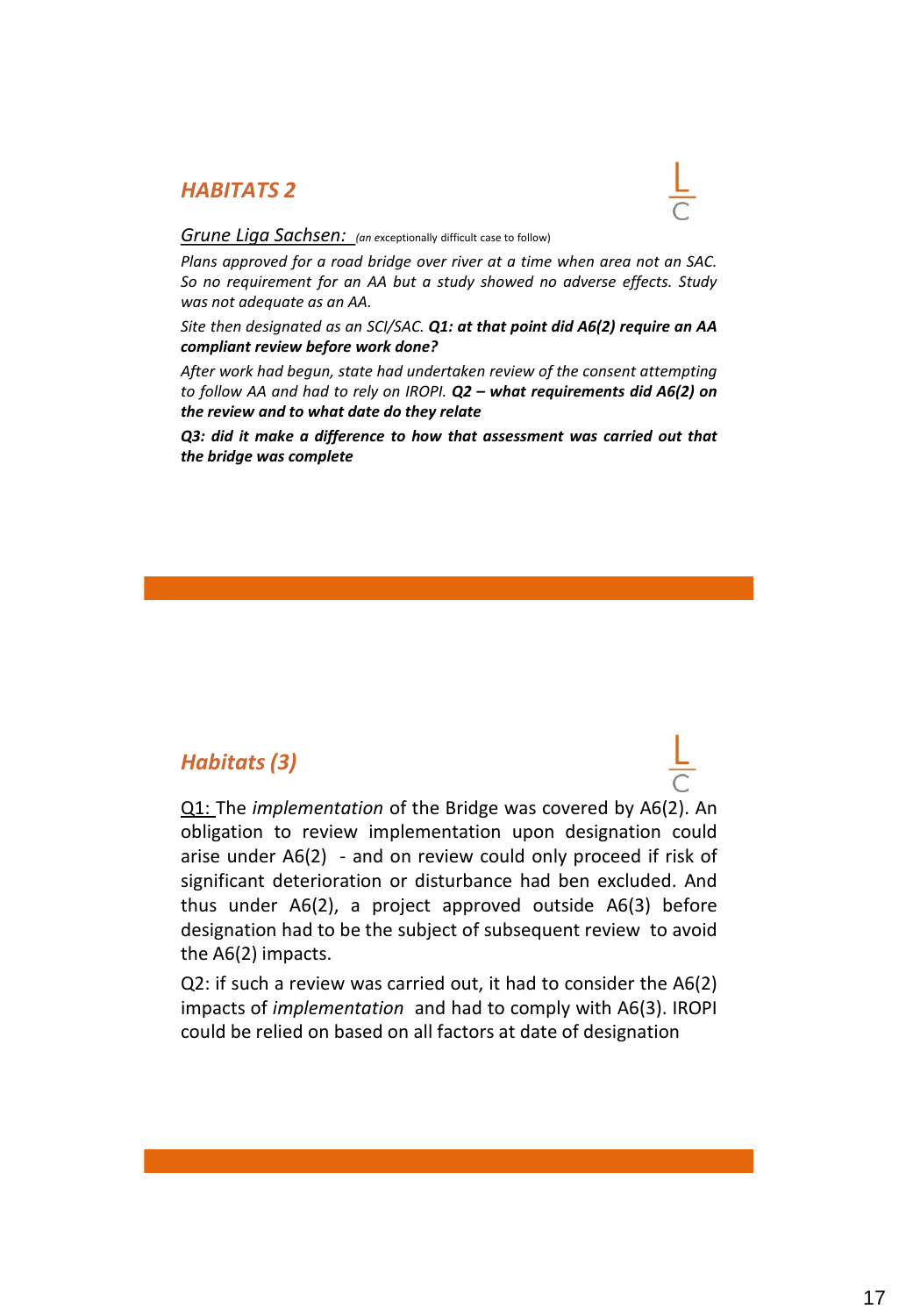# *Habitats (3)*

Q3: the review had to take into account the risks of significant deterioration or disturbance which might have arisen because of the *implementation.* The assessment was not varied because of the timing.

**The case turned largely on its precise facts, but it is a major example of how A6(2) is used to fill gaps in A6(3).**

And *Bulgaria -* is highly likely to become a test case on what happens when fail to comply with A6(3) or A6(2); development is completed and then when you retrospectively do AA cannot avoid harm or compensate.

# *ENVIRONMENTAL DAMAGE*

R(Seoint) v. NRW *[2016] EWCA Civ 797*

Llyn Padarn heavily polluted over the years – eutrophication - from agriculture/sewage.

Algae bloom attributed to a one off release from a factory.

Huge historic sediment load (algae) delaying the recovery of the lake because of decomposition of algae starving the lake of oxygen.

Complaints made of Env Damage from STW. STW operating within guidelines but it was said that STW releases should be further restricted to allow recovery of the lake faster.